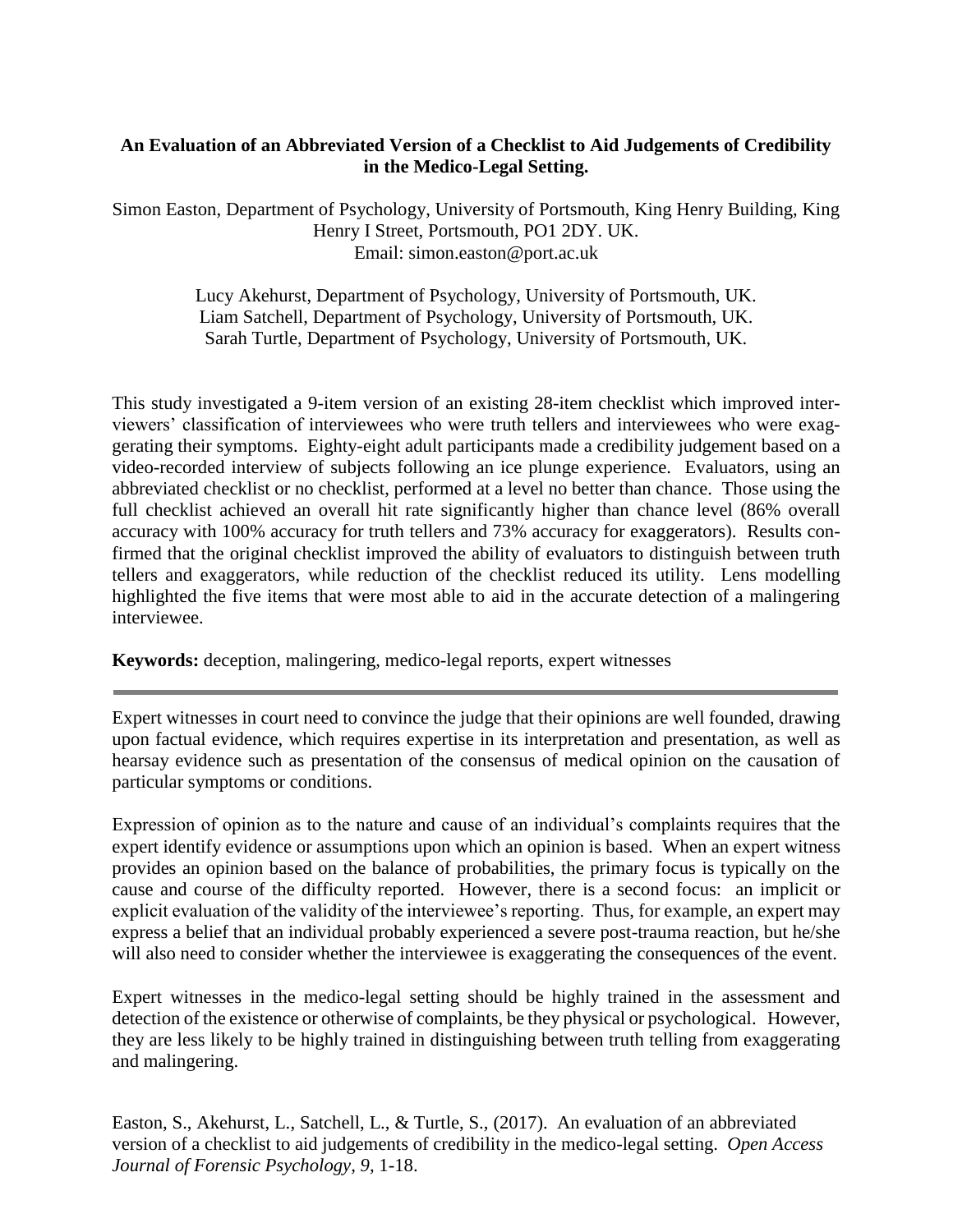The expert witnesses' knowledge of the literatures on lying, deception, and malingering is unlikely to match their clinical knowledge (Drob, Meehan, & Waxman, 2009; Hall & Hall, 2006; Kramer & Gagliardi, 2009; Resnick, 1995; Rogers, 1997; 2008). Yet, it could be argued that the absence of informed assessment of the validity of the interviewee's presentation at interview could seriously detract from the Court's ability to place confidence in other opinions expressed about that person's condition and reported experience.

It can be argued that all opinion should be provided with qualification, especially as there is much evidence to suggest that the detection of lying is not as easy as many would expect (Vrij, 2008; Vrij, Akehurst, Brown, & Mann, 2006; Vrij, Granhag, & Porter, 2010). Most legal professionals and skilled police/parole officers tend to perform at the same level as most lay people, i.e; at chance level (Bond & DePaulo, 2006; Porter, Woodworth, & Birt, 2000). However, being an expert witness or police officer may increase self-confidence in one's ability to detect deceit, without actually increasing the accuracy of that ability (Vrij, Akehurst, & Knight, 2006; Vrij, Akehurst, Soukara, & Bull, 2004a; Vrij, Edward, & Bull, 2001; Faust and Ahern, 2012).

A number of procedures have been developed in an endeavour to help experts distinguish between truthful and false accounts of events in the forensic setting. Statement Validity Assessment (SVA) provides a systematic credibility assessment of verbatim accounts relating to interviewees' reporting of events and experiences. Criteria-Based Content Analysis (CBCA), one part of SVA, seeks to direct the attention of the interviewer towards aspects which the authors believe are synonymous with truthful accounts (e.g. descriptions of interactions and reproduction of conversation).

There is evidence that assessors using CBCA differentiate between truthful and deceptive accounts under certain conditions with a degree of success which is better than chance (Blandón-Gitlin, Pezdek, Lindsay, & Hagen, 2009).

A second credibility assessment tool, Reality Monitoring (RM), examines the content and quality of information provided by interviewees (Johnson & Raye, 1981). RM proposes that recollections based on true experiences, more so than fabricated accounts, will include perceptual information such as visual details and physical feelings, information regarding when and where an event happened, and descriptions of emotional experience. RM suggests that fabricated accounts will involve more details of thoughts, reasoning, and inferences (e.g.; "I must have slept really poorly for weeks because my leg was so painful").

Whilst there is limited empirical evidence in support of RM, and, indeed, some contradictory findings, a review of the literature concluded that RM did tend to discriminate above chance level between truth tellers and liars (Masip, Sporer, Garrido, & Herrero, 2005). In a review of ten studies, RM showed an average accuracy rate for identifying truth tellers of 71.7%, and for liars of 66.1% (Vrij, 2008). Several studies have indicated that the combined accuracy of RM and CBCA criteria tend to be superior to that for CBCA criteria alone (Sporer, 1997; Strömwall, Bengtsson, Leander, & Granhag, 2004; Vrij, Akehurst, Soukara, & Bull, 2004b).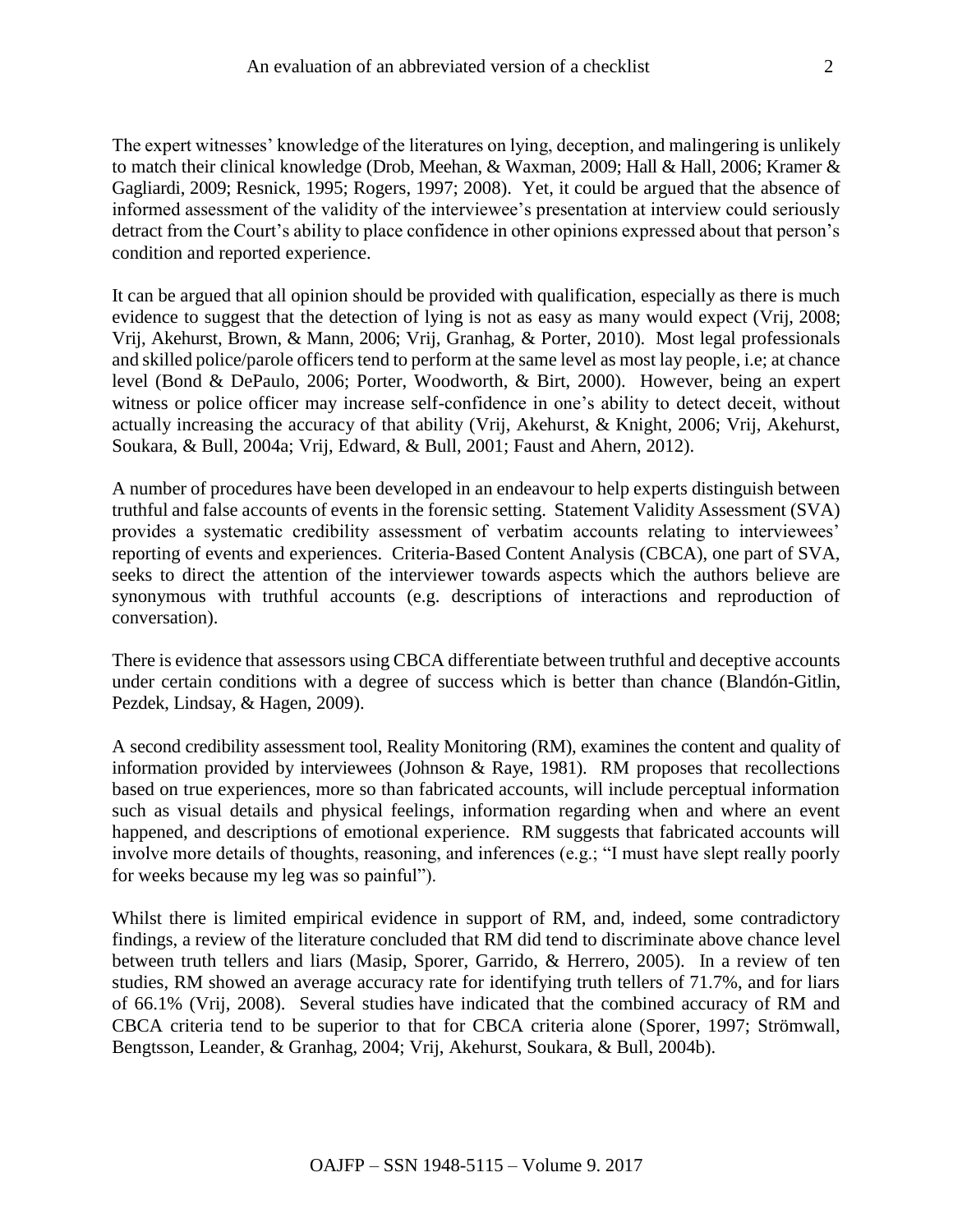The forensic psychology literature on lying has tended to focus on a dichotomous conception of honesty and dishonesty. In medico-legal settings, however, it may be the case that partial truths will add to the complexity of the picture. Thus, it has been suggested that a distinction be made between feigning non-existent disease (Pure malingering); exaggeration of existing symptoms (Partial malingering); and the false ascribing of real symptoms to unrelated causes (False imputation) (Resnick, 1995). Faust, Ahern, Bridges  $\&$  Yonce (2012) have proposed four possible categories for combinations of accurate and inaccurate reporting by assessors, wherein they identify the possibility that those being assessed may be neither malingering nor injured, and judgements about both aspects are correct, or incorrect, or judgements about either may be incorrect. They point out that the existence of the four possible responses leads to chance level of 25% and error rate of 75%, this illustrating that dual identification magnifies the likelihood of errors in assessment.

Malingering or exaggerating distress or difficulty, rather than simple lying, might affect both cause and course of difficulties. Various factors such as blame, expectations, labelling, focus on complaints, and social factors might affect an individual's experience and reporting of difficulties after an accident (Ferrari, Kwan, Russell, Pearce &, Schrader. 1999). Patterns of symptoms have also been identified as warranting careful examination, with attention to reporting of improbable symptoms or combinations of symptoms in the context, or complaints of symptoms of improbably extreme severity (Rogers, 1997; Miller, 2001; Resnick & Knoll, 2005).

In their endeavours to improve the reliability of their assessments, medico-legal experts will try to conduct comprehensive assessments, and draw upon psychometric and other objective aids for assessment, where relevant. While psychological tests are promoted in some circumstances and settings as relevant and potentially valid (e.g. neuropsychological evaluations), interpretation of results can be problematic. For example, individuals inventing a history of pain may produce markedly similar scores on psychometric tests to those of pain patients, and people exaggerating existing pain tend to substantially over-endorse symptoms (Maguire, Harvey, & Shores, 2001). Further, studies have shown that successful malingerers/exaggerators, when asked to feign psychological difficulties, tend to endorse a lower rate of legitimate symptoms, avoid overly unusual or bizarre symptoms, and base their responses on their personal experiences. These are the kinds of difficulty facing assessors in the medico-legal setting that make the task of identifying false reporting difficult in many cases (Edens, Otto, Buffington, Tomicic, & Poythress, 2001).

In the USA, various structured assessments such as the Structured Interview of Reported Symptoms – 2nd Edition (SIRS-2; Rogers, Sewell, & Gillard, 2010) and brief screening measures such as the Miller Forensic Assessment of Symptoms Test (M-Fast; Miller, 2001, 2004) have been used, although concerns have been expressed about reliance on such devices in the medico-legal setting (Rogers et al., 2010). In the UK, such assessments are rarely used, however, perhaps because of differences in the legal process or higher levels of concern about the reliability and validity of such devices (Zapf & Grisso, 2012).

Those trying to detect dishonest reporting need to carefully consider an interviewee's non-verbal behaviour, examine physiological responses, and evaluate what a person says (Vrij, 2008). In practice, medico-legal experts will informally evaluate the interviewee's presentation to a greater or lesser degree. That informal evaluation will draw upon an expert witness's knowledge of the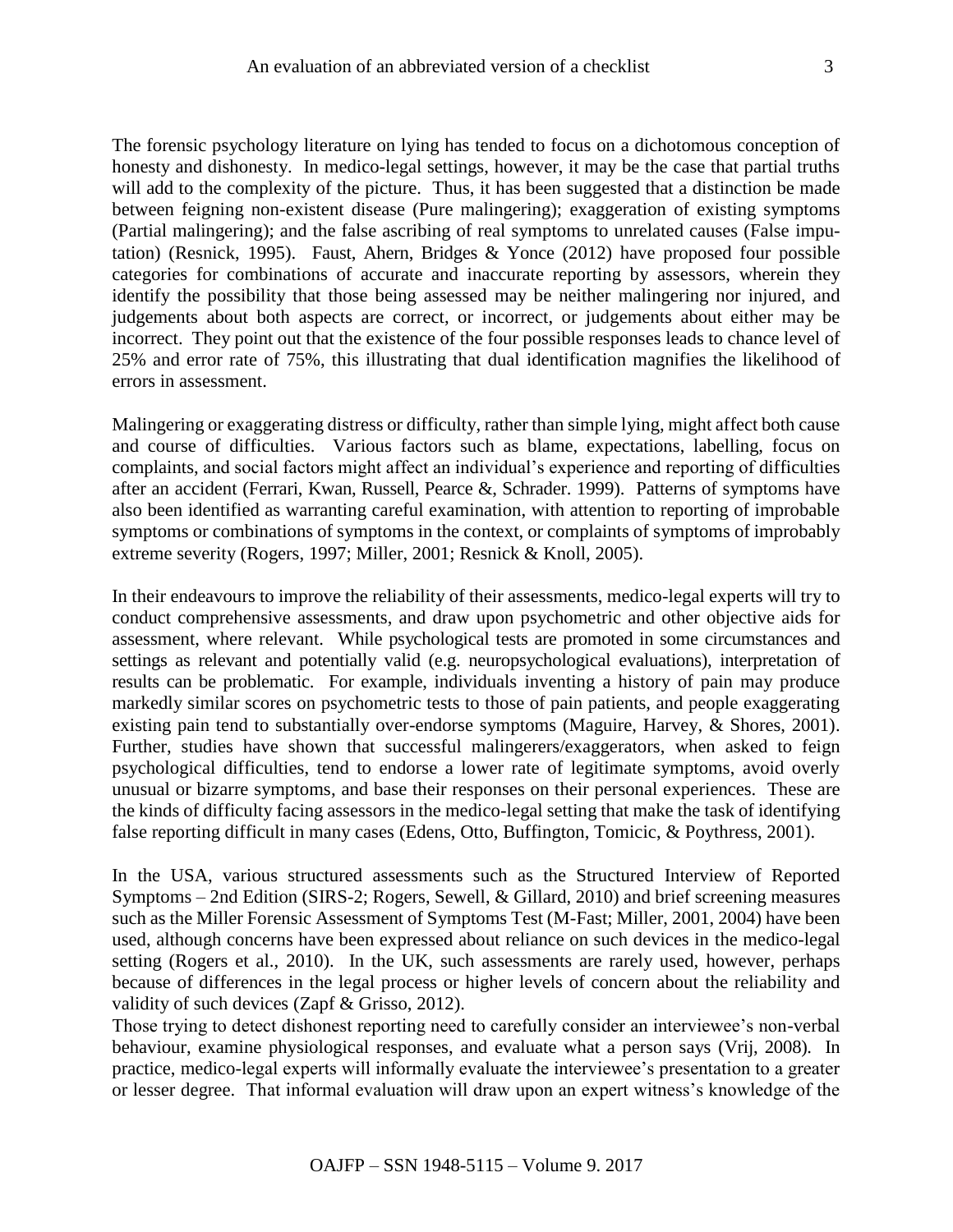relevant literatures into malingering and deception or lying. That implicit reference to the literature will be limited both by the familiarity of the expert with the relevant material and by the expert's ability to recall and consider that knowledge in the assessment setting.

Akehurst et al., 2015, drew upon the separate literatures into lying and malingering to develop an aide-memoire in the form of a checklist of items to direct interviewers' attention to valid cues to credibility and malingering. Following evaluation of the checklist, Akehurst et al., (2015), reported that evaluators without the checklist correctly identified 59% of truthful interviewees and 56% of interviewees who were exaggerating their symptoms following an ice plunge experience. Overall, results showed that the control group of evaluators classified interviewees at a level no better than chance (50%). However, the evaluators who used the checklist classified their interviewees at a level significantly better than chance  $(70\%, p < 0.01)$ , achieving a 75% correct classification of truth tellers and a 66% correct classification of interviewees exaggerating their symptoms. Further analysis of the data identified nine checklist items that most reliably discriminated between truth tellers and exaggerators, of which the majority were drawn from the work on malingering of Rogers (2008) and Ferrari et al., (1999).

While the checklist is brief, if such a tool is to be used in the time-pressured medico-legal setting, it will need to be shown to be practical, as well as providing statistically significant levels of discrimination, and will need to be as succinct and as easy to complete as possible.

The analysis by Akehurst et al. (2015) indicated that there might be an opportunity to reduce item redundancy, whilst maintaining the effectiveness of the checklist as a means of accurately judging credibility. The current study was therefore undertaken in the context of awareness of the time pressure on expert witnesses, noting that the questionnaire would need to be as efficient as possible if it is to be adopted in the applied setting. Thus, for example, Hinkin (1995) has noted that adequate internal consistency/reliability can be provided by as few as three items, and emphasised that, sometimes thereafter, additional items have progressively less impact on scale reliability.

This research addressed the possibility that a substantially shorter checklist than that which was tested previously (Akehurst et al., 2015), might maintain high levels of discrimination between interviewees telling the truth about their symptoms and those who were exaggerating their symptoms, and reduce the time involved in using such a device in the time-pressured medico-legal environment. In the current study, evaluators were given a 9-item checklist comprising the most successful items as highlighted by Akehurst et al. (2015), and their performance for accurately identifying truth tellers and exaggerators was compared to that of a group who received the original 28-item checklist and a group who received no checklist.

#### **Method**

### **Participants**

Participants were recruited via advertisements to students and staff at a University in the UK. A small payment of £5 was made to each attendee. The 88 participants (44 females,  $M_{\text{Age}}$ =27.4 years, *SD*Age=9.6 years, *Min*Age=19 years, *Max*Age=58 years) were evenly balanced across all conditions.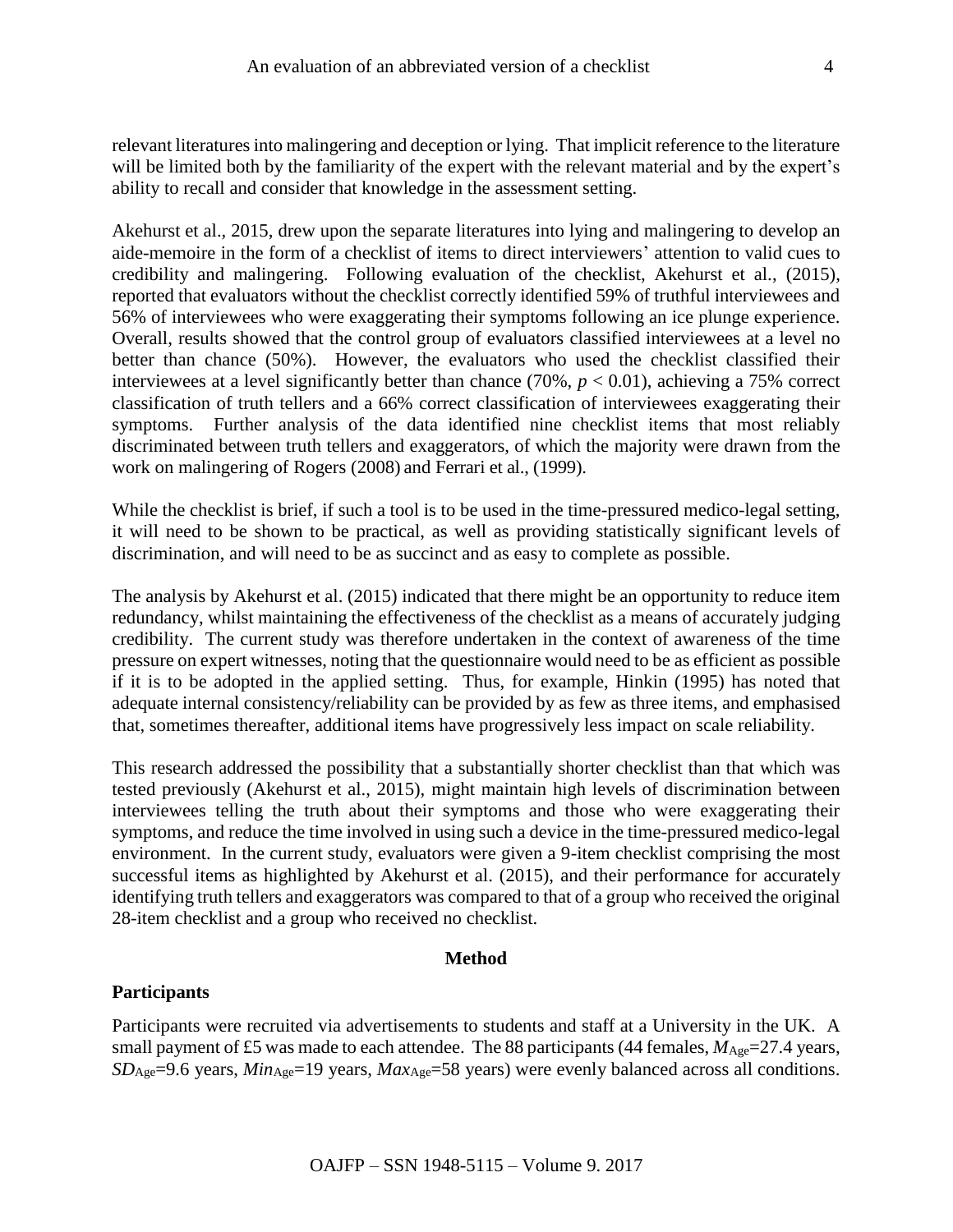All participants were undergraduate students in the first term of their psychology degrees and none had any medical or legal training.

# **Materials (for more detail see Akehurst et al. 2015)**

 $\overline{a}$ 

**Cold pressor procedure.** All interviewees<sup>1</sup> were asked to take part in a cold pressor procedure that would constitute the event that they would later be interviewed about. A cold pressor apparatus was used consisting of an insulated container filled with water and ice. Participants were instructed to keep their forearm and hand immersed for as long as they felt they could tolerate, with a maximum period of immersion of 3 minutes. They were then given directions to tell the truth or exaggerate their experience to those interviewing them.

**Truth tellers.** Those in the truth-telling condition were told to "Tell the truth about your experience. Try to include lots of truthful detail about your physical and psychological symptoms to make a really credible impression. You might imagine that, should the interviewer believe you, you would be awarded monetary compensation." The participants were then given five minutes to prepare their accounts.

**Exaggerators.** Exaggerators were given the following instruction, "We would like you to convince the interviewer that the discomfort you experienced was worse than it actually was. You are also asked to pretend that the symptoms are ongoing and substantial. Try to include lots of detail about your physical and psychological symptoms to make a really credible impression. You might imagine that, should the interviewer believe you, you would be awarded monetary compensation." These participants were then given a list of items to consider when preparing to exaggerate symptoms<sup>2</sup>. These included suggestions to think about the type of pain in their hand, the location of the pain, the colour of their hand, the mobility of their hand, the possibility that they might have experienced psychological symptoms such as panic, anger, and anxiety and also the possibility of experiencing physiological symptoms such as dizziness and nausea. None of the suggested symptoms related directly to the items on the checklist. All interviewees were given five minutes to prepare their accounts.

**The interviews.** Truth tellers and exaggerators were interviewed by one of four interviewers and were all asked the same questions: "Please could you tell me everything you can about the experience of plunging your arm into very cold water? Can you tell me about the symptoms that you experienced whilst you had your arm in the cold water? Can you tell me about the symptoms you experienced once you had taken your arm out of the cold water? Are you still experiencing any symptoms? If yes, could you tell me about the symptoms that you are still experiencing? Now

<sup>&</sup>lt;sup>1</sup> Of the interviewees, 32 (24 females,  $M_{\text{Age}}=21.97$  years,  $SD_{\text{Age}}=4.23$  years,  $Min_{\text{Age}}=18$  years,  $Max_{\text{Age}}=38$  years) were asked to tell the truth about their symptoms following the cold pressor procedure, and 32 (17 females,  $M_{\text{Age}}$ =26.03 years,  $SD_{Age} = 9.71$  years,  $Min_{Age} = 19$  years,  $Max_{Age} = 61$  years) were asked to exaggerate their symptoms.

<sup>&</sup>lt;sup>2</sup> Truth tellers and exaggerators were treated differently to mimic real life. A list of considerations was provided to exaggerators to replicate the preparation that it is likely that those in real life would undertake before attending a meeting during which they intend to lie about their symptoms. Those malingering may resort to websites and other medical literature to help them to concoct a plausible account of non-existent or exaggerated symptoms. Truth tellers, on the other hand, tend to believe in the illusion of transparency i.e. that the truth will 'shine through' and so will simply be confident to report their true symptoms with little preparation pre-interview.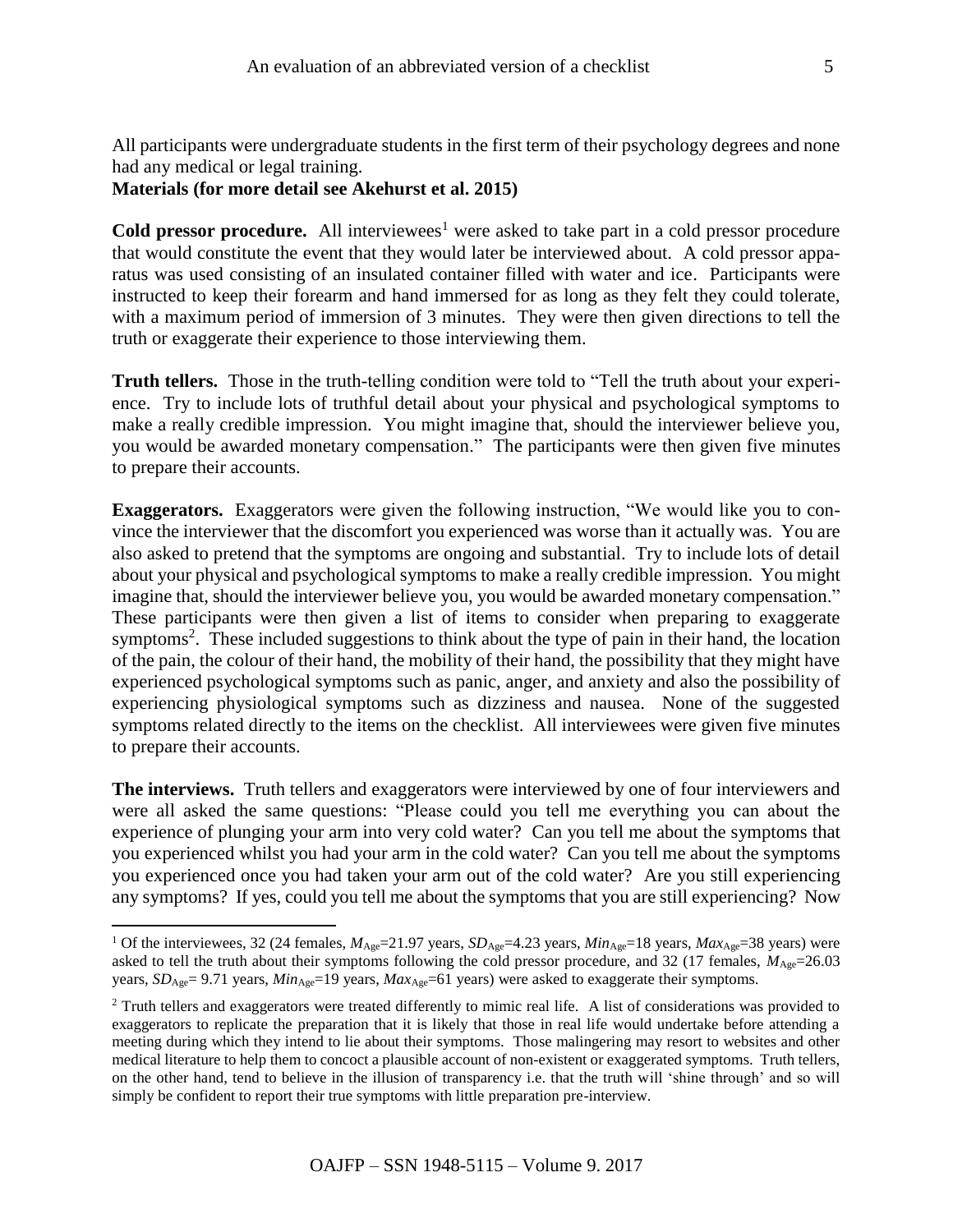please tell me once again about your experience of putting your arm in the ice water and any subsequent discomfort up to the time of this interview. Please include as much detail as you can." All interviews were video recorded. The interviewers did not appear in the shot; however the interviewees were clearly visible, with an unobstructed view from the top of their heads to their feet.

**The checklist.** Akehurst et al. (2015) developed the checklist that formed the basis of this experiment. Some 49 items drawn from a review of the relevant literature, which included 19 items from CBCA, 11 from the Validity Checklist of SVA, 8 RM criteria, 2 paralinguistic cues identified as useful (DePaulo, et al., 2003; Vrij, 2008), and 9 items from the malingering literature (Ferrari et al., 1999; Resnick, 1997; Rogers, 1997) were reduced to 28 items which were transferable to the medico-legal setting and could be used in an experimental setting.

There was a scale for each checklist item where, dependent on whether the literature suggested the item should appear more often in truthful or exaggerated accounts, sometimes  $1 = not$  at all present and  $5 = \text{very much present, and for other items } 1 = \text{very much present and } 5 = \text{not at all present.}$ Thus, the higher the score for each item, the more likely it was that the interviewee was exaggerating. For example, the literature suggests that, if an interviewee blames someone else or considers the other party was reckless, he/she is more likely to be lying/exaggerating. So, for this item, the scale ran from  $1 = not$  at all present to  $5 = very$  much present. Conversely, research suggests that the CBCA criteria are more likely to be present in truthful accounts. So, for these items, (e.g. unusual details, reproduction of conversation, quantity of detail) the scale ran from 5  $=$  not at all present to 1  $=$  very much present. The interviewers were asked to add up their item scores to give a total, and were instructed that the higher the total for the checklist, the more likely that their interviewee was exaggerating his/her symptoms. The full checklist can be seen in Appendix 1, which also identifies the source of the items and the nine items that were included in the abbreviated version.

**The abbreviated checklist.** To determine whether total checklist scores and scores for the individual items on the 28-item checklist were predictive of objective truth status, Akehurst et al. (2015) conducted a discriminant analysis with actual truth status of interviewees as the dependent grouping variable and the individual criteria scores as the predictor variables. The items that significantly discriminated between truth-tellers and exaggerators, and were therefore retained in the abbreviated version, were (i) details about the interviewee's mental state, (ii) unusual details, (iii) attribution of blame, (iv) attribution of recklessness, (v) suggestion that symptoms only lasted a short period of time, (vi) confirmation of many symptoms, (vii) unexpected symptoms, (viii) contradictory symptoms and, (ix) extreme symptoms.

#### **Design**

A between-subjects design was used. One group of evaluators used an abbreviated checklist based on the nine checklist items which Akehurst et al (2015) found to significantly discriminate between truth tellers and exaggerators, one group used the full checklist (28 items) from the previous study, and one group was not provided with a checklist. The evaluators without the checklist were asked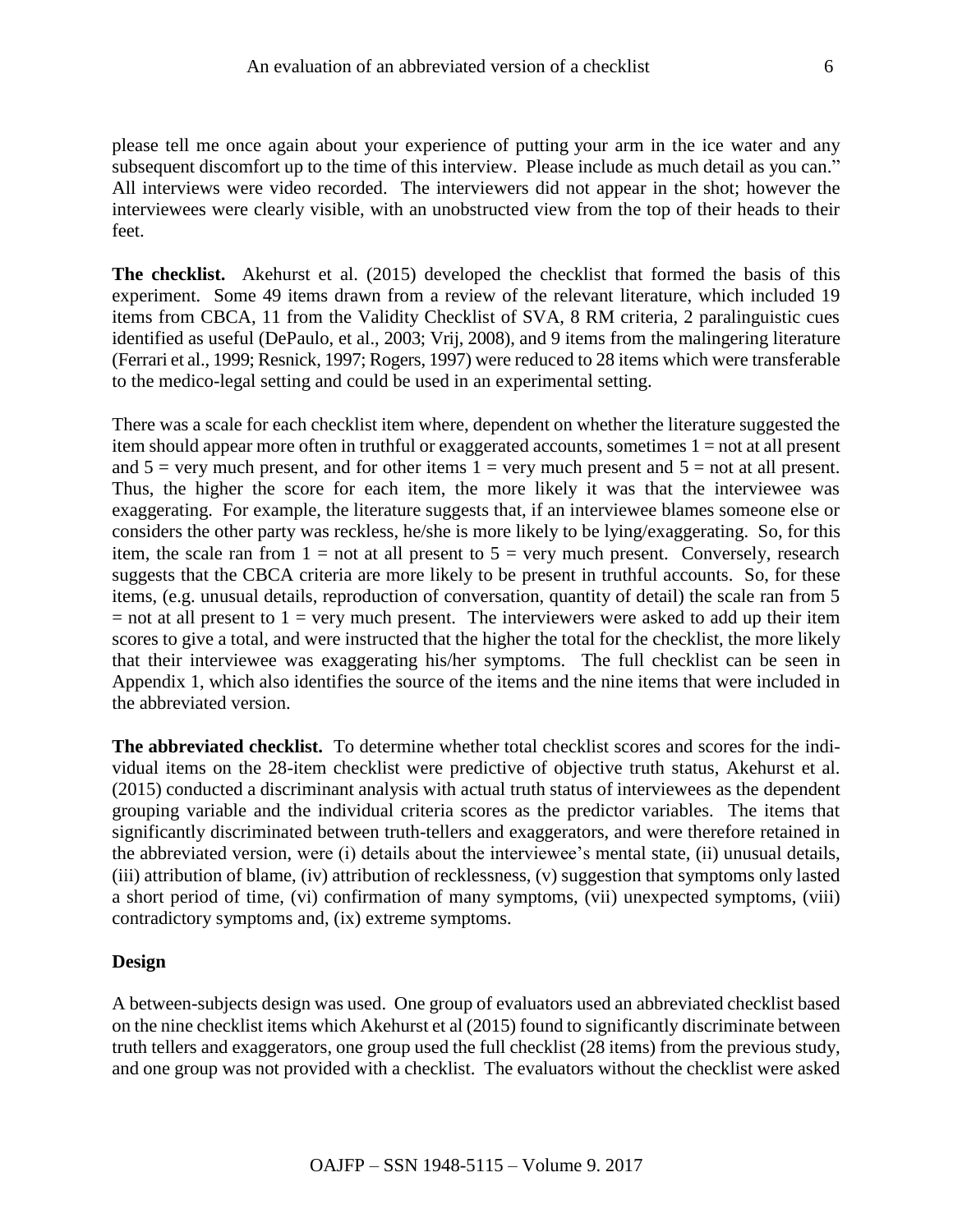Evaluators watched one video recording of an interview. There were 64 videos in total with participant 1 being presented with video 1, participant 2 being presented with video 2, and so on. Participant 65 saw video 1 and the cycle repeated. Half of the evaluators from each of the three conditions watched a truth teller and half watched a malingerer. Evaluators were alternatively assigned to each condition, with participants arriving to the experiment in a random order. The evaluators were informed that it was equally likely that they would watch a truth teller as it was that they would watch a malingerer. Each recorded interview was approximately five minutes in length and was played only once

## **Procedure**

All evaluators were given the following instructions: "Our interviewees have undergone a cold pressor procedure which involved them holding their forearm and hand in very cold water. We asked some people to exaggerate the discomfort that they experienced, while others were simply telling the truth. We want you to decide whether your interviewee is telling the truth or exaggerating."

The evaluators who were given a checklist (either the full version or the abbreviated version) were also told: "Here also is a checklist that the research team has devised. This checklist is made up of items which are thought to be indicators of truthfulness or lying. Before you make your final credibility judgement, work through this checklist and keep your responses in mind when you make your final decision about your interviewee. Circle a number for each item and then add up to get a total score. The higher the total score the more likely that your interviewee is exaggerating his/her symptoms."

None of the evaluators who were given the full or abbreviated checklist were given any further guidance regarding how to use them.

## **Results**

## **Accuracy Rates**

Evaluators who were given the full 28-item checklist achieved an overall hit rate of 86% (100% for truth-tellers and 73% for exaggerators), which was significantly higher than chance level (binomial test at 50%,  $p=0.001$ ). Those who were given an abbreviated version of the original checklist did not correctly classify their interviewees at a level significantly better than chance (overall accuracy 64%; accuracy for truth-tellers, 91%, and for exaggerators, 36%, binomial test at 50%, *p*=.286). Similarly those evaluators who were given no checklist did not perform at a level significantly above that expected by chance (overall accuracy 64%; accuracy for truth-tellers 73%, and for exaggerators 55%, binomial test at 50%, *p*=.286). These results demonstrated the effectiveness of the full checklist and highlighted that abbreviating the checklist hindered accuracy.

# **Confidence**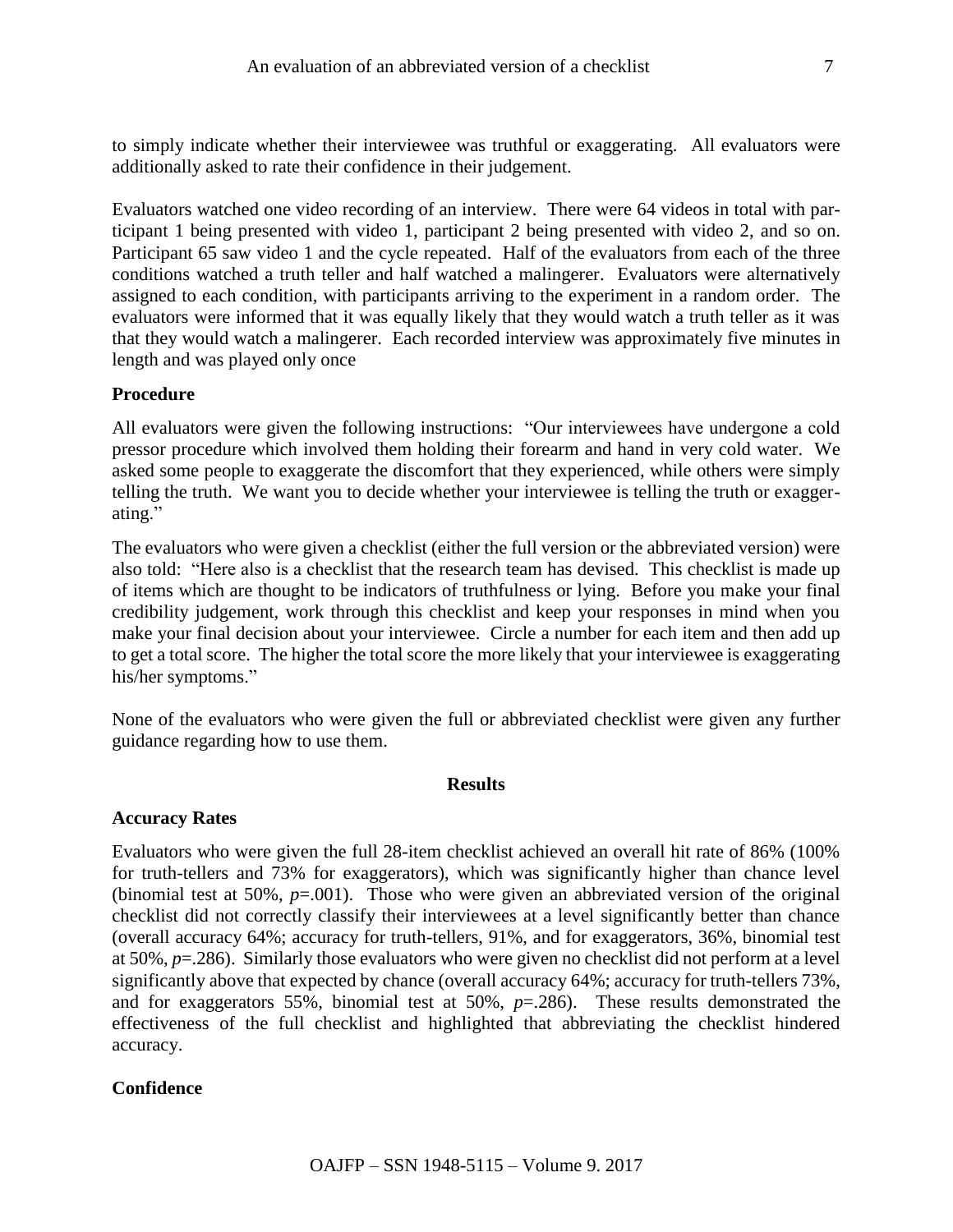There was no difference, across the three conditions, in the confidence evaluators had in their judgements  $(F(2,63)=0.01, p=.991, f^2=.00)$ . It is notable that, on the 1 (not at all confident) to 7 (extremely confident) Likert scales, the evaluators generally lacked confidence in their judgements (*MConfidence*= 2.76, *SDConfidence*=1.28). Evaluators who had one of the two different forms of the checklist did not differ in their ratings of the helpfulness of the checklist  $(t(42)=0.39, p=.700,$  $d=$ .12) nor the degree to which the checklist agreed with their instinctive judgement ( $t$ (42)=0.20, *p*=.842, *d*=.06).

### **Item Utility**

Further analysis was conducted to explore how well the individual items of the checklists indexed the veracity of the interviewees and how influential individual items were to the overall judgements made by evaluators. This was addressed by correlating the evaluators' coding of the checklist items with the veracity of the interviewees (truth teller or malingerer) and also with the judgement of the participant (truth or exaggeration). Ratings made by evaluators in both the full and abbreviated checklist conditions were included in the analyses to best describe the utility of each item. This form of analysis (adopted from lens modelling, see Karelaia & Hogarth, 2008; and for a deception detection context; Hartwig & Bond, 2011) highlighted the items most able to aid the accurate detection of a malingering interviewee (demonstrated by a negative correlation, see column 2 of Table 1). The analysis also identified the items most likely to influence a judgement of exaggeration (as demonstrated by a negative correlation, see column 3 of Table 1). The size of the correlations demonstrate the sensitivity of a particular item to aid the accurate detection of malingering and the influence that an item had on participants' judgements.

There were some discrepancies between those items which were strong indicators of veracity and those items which strongly influenced judgements. In other words, the items that were more influential to participants' judgements were not necessarily the most useful items. That is, the strongest correlations (all above the notable correlation value of .40 [Fergusson, 2009]) tended to either appear in the 'veracity' column for an item *or* in the 'judgement' column. Strong correlations rarely appeared in both the 'veracity' and 'judgement' columns for an item. Exceptions to this included the items: '*Does the individual believe that the other person behaved recklessly, so causing their discomfort?*'; '*Does the individual show long latency periods, i.e. the time between the end of a question and the beginning of an answer?'*; '*Does the individual show cognitive operations: inferences at the time of the event or at interview? (e.g. "It appeared to me that she was enjoying me doing the ice plunge"),* which are indicators of malingering, as well as; '*Does the individual expect his/her discomfort to last a short time and/or show significant improvement?'* and '*Does the individual provide temporal details? (e.g.; details about time order of the events; "the pins and needles came before the numb feeling")* which are indicators of credibility. These five items were shown to accurately predict interviewee veracity and influenced evaluators' credibility judgements. Furthermore, we would like to highlight that the 'mismatch' between the accuracy and utilisation of the other 23 items were not significant (using Fisher's z tests to compare the correlations in the 'veracity' column and the 'judgement' column  $M_z = .60$ ,  $SD_z = .36$ ,  $Min_z = .03$ ,  $Max_z=1.68$ , all  $p=>0.093$ ), which suggests there was not such a great 'mismatch' that participants incorrectly used the items to inform their judgements. The correlations of veracity indicators and the correlations of judgement indicators were all in the same direction; suggesting that, regardless of strength, an item which was more indicative of malingering was considered as such when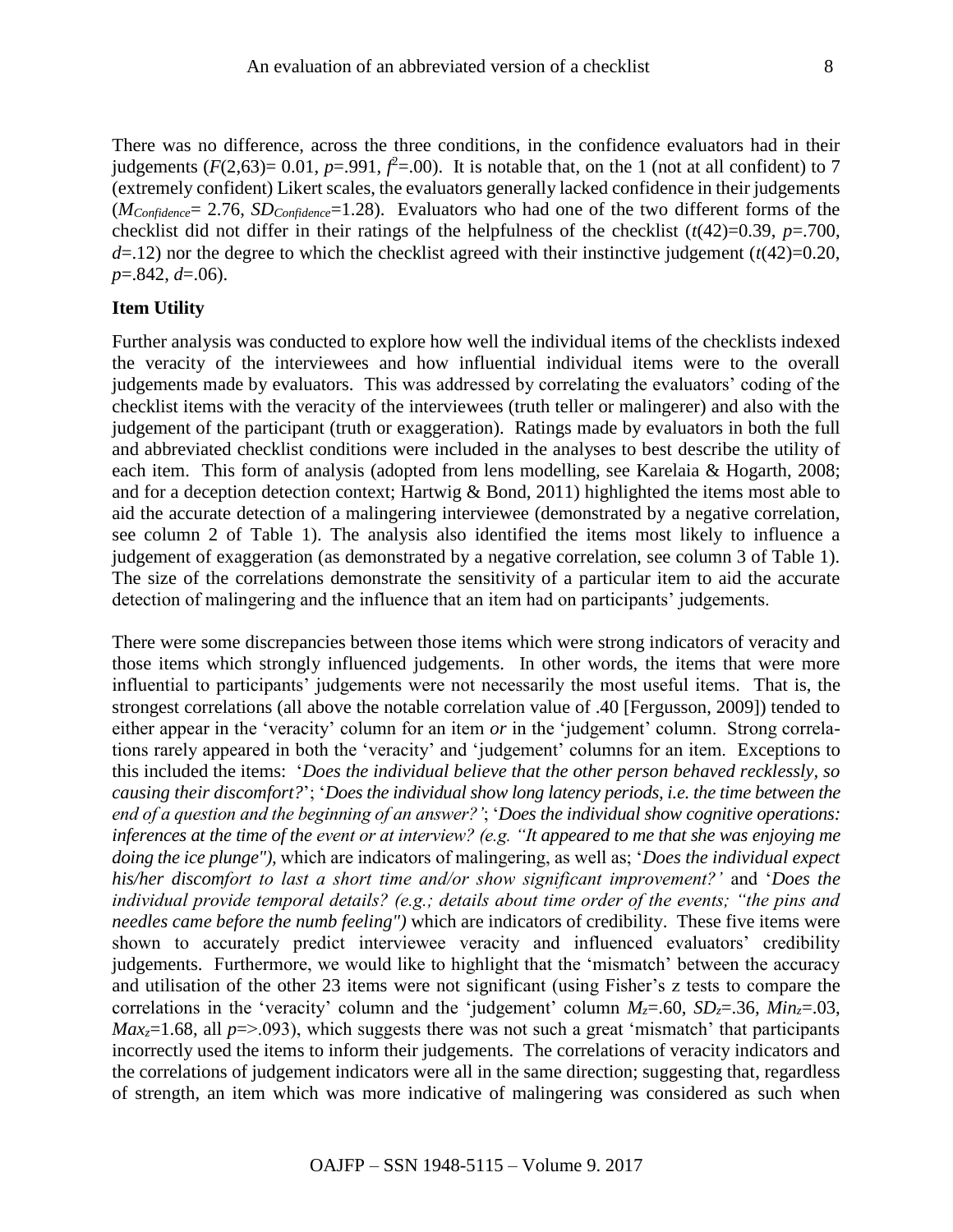making overall judgements of credibility (the only exception was the item *Spontaneous Corrections*).

The results showed the benefit of the items on the checklist as a whole, but it seems that evaluators preferred to be informed by some items that were not the strongest indicators of accuracy.

Table 1. Correlations demonstrating how the evaluators' coding reflected the interviewees' veracity and how well the evaluators used their coding to inform their judgements.

|                                 | As an indication of inter- |             | As an indication of partici- |             |
|---------------------------------|----------------------------|-------------|------------------------------|-------------|
| Item                            | viewee veracity            |             | pant judgements              |             |
|                                 | $\mathbf r$                | $\mathbf N$ | $\mathbf r$                  | $\mathbf N$ |
| <b>Blame</b>                    | $-.33$                     | 28          | $-.52$                       | 28          |
| Reckless                        | $-.44$                     | 22          | $-.58$                       | 22          |
| Discomfort                      | $-.57$                     | 37          | $-.45$                       | 37          |
| <b>Many Symptoms</b>            | $-.31$                     | 43          | $-.40$                       | 43          |
| Are not expected                | $-.11$                     | 43          | $-.21$                       | 43          |
| Contradictory                   | $-.21$                     | 43          | $-.31$                       | 44          |
| Improbable                      | $-.23$                     | 44          | $-.54$                       | 44          |
| <b>Unusual Details</b>          | .20                        | 43          | .38                          | 44          |
| <b>Mental State</b>             | .13                        | 43          | .24                          | 43          |
| <b>Falsely Ascribe</b>          | $-.05$                     | 19          | $-.34$                       | 19          |
| <b>Lack Cooperation</b>         | .22                        | 22          | .17                          | 22          |
| Disorganised                    | .20                        | 22          | .34                          | 22          |
| Quantity of Detail              | $-46$                      | 22          | $-.15$                       | 22          |
| <b>Spontaneous Corrections</b>  | $-.12$                     | 21          | .16                          | 21          |
| <b>Raising Doubts</b>           | .33                        | 20          | .44                          | 20          |
| <b>Physical Sensation</b>       | $-.21$                     | 21          | $-.29$                       | 21          |
| <b>Temporal Details</b>         | .61                        | 22          | .55                          | 22          |
| Duration                        | .11                        | 22          | .30                          | 22          |
| Long Pause                      | $-.39$                     | 21          | $-.40$                       | 21          |
| Long Latency                    | $-.40$                     | 21          | $-.44$                       | 21          |
| Long Answer                     | .18                        | 21          | .43                          | 21          |
| Plausible                       | $-.38$                     | 21          | $-.32$                       | 21          |
| Superfluous Detail              | .20                        | 22          | .44                          | 22          |
| <b>Unexpected Complications</b> | .24                        | 21          | .50                          | 21          |
| Avoids Lack of Memory           | $-.22$                     | 18          | $-.47$                       | 18          |
| Self-Depreciation               | .09                        | 20          | .14                          | 20          |
| Inappropriate Behaviour         | $-.34$                     | 21          | $-0.46$                      | 21          |
| Inferences                      | $-.52$                     | 16          | $-.67$                       | 16          |

**Notes** 

Truth=1, Lie= -1, a positive correlation indicates the item indicated veracity of interviewees or evaluators' propensity to make a truth judgement

Correlations above .40 are highlighted in bold**,** as recommended by Fergusson (2009)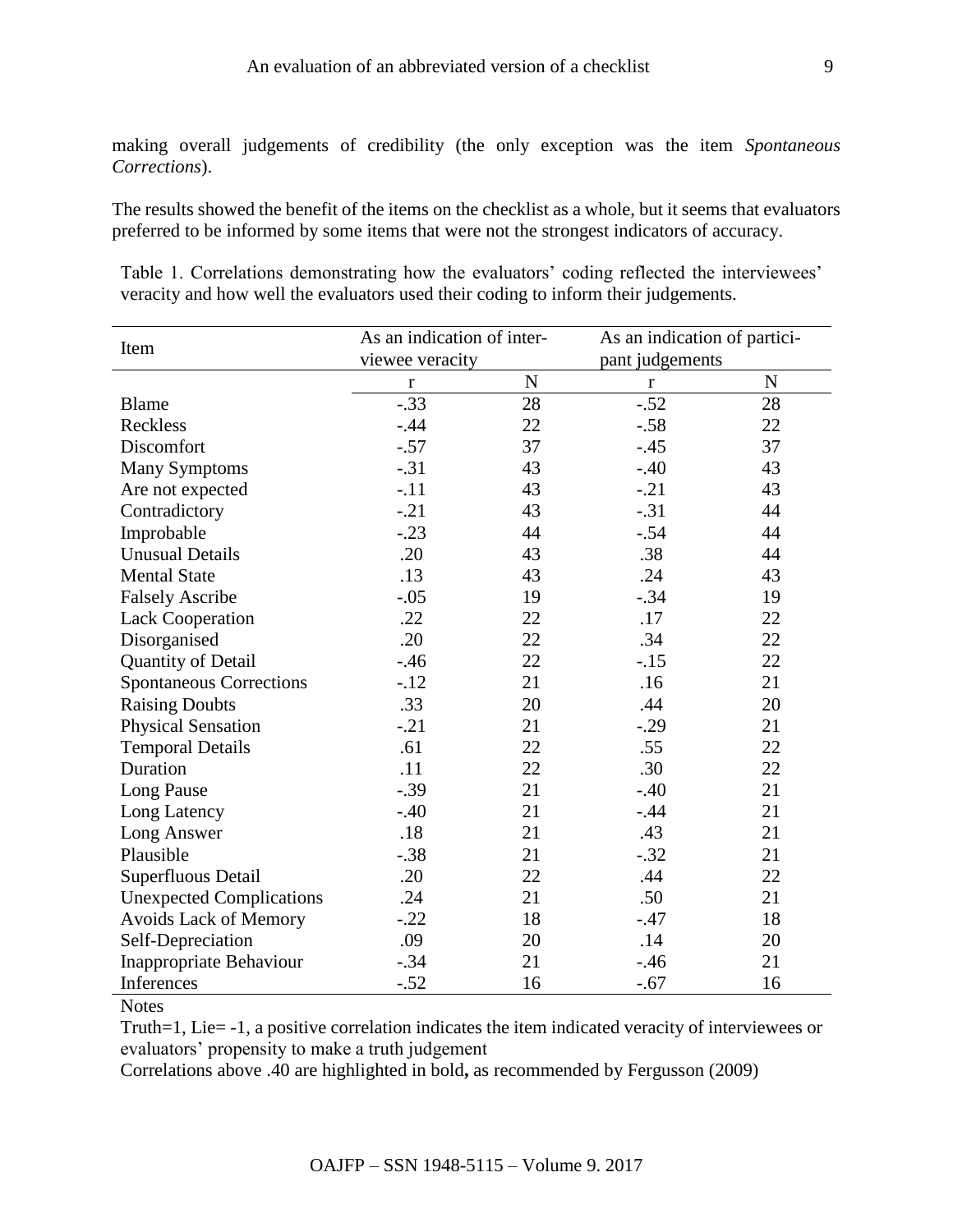#### **Discussion**

Akehurst, et al., (2015) reported that a checklist derived from the literature on lying and malingering assisted interviewers in the correct classification both of truthful interviewees as well as those exaggerating their symptoms. Analysis of results for the 28-item checklist identified 9 items which significantly discriminated between truth tellers and exaggerators. The current study sought to investigate the utility of an abbreviated version of the full checklist based on those 9 items. Evaluators using that abbreviated version of the original checklist did not perform at a level significantly above that expected by chance, and their performance was no better than a control group who were not given any checklist (64% accuracy for both conditions). Evaluators in the current study who used the full checklist, however, achieved 86% accuracy (100% for truth-tellers and 73% for exaggerators), providing further support for previous findings which highlighted the apparent utility of the checklist (Akehurst et al., 2015), wherein interviewers using the checklist achieved 75% correct classification of truthful interviewees and 66% correct classification of those who were exaggerating their symptoms.

These positive results for the full checklist are similar to those reported in laboratory studies for investigative interviewers who have been trained to use CBCA and/or RM techniques, wherein success rates have ranged from 65% to 80% (Vrij, 2008), and so these findings would appear to lend support to the proposal that the detection of lying or malingering in the medico-legal interview setting might be improved given use of an appropriate checklist.

Whereas, in the first study based on use of the checklist, nine checklist items were found to significantly discriminate between truth tellers and exaggerators, the whole appears to be greater than the sum of its parts. Moreover, when comparing the utility of items with the Akehurst et al. 2015 findings, it was a different sub-sample of items in the current study that were most effective at discriminating truths from exaggeration. Table 1 illustrates that (i) attribution of recklessness, (ii) reported discomfort, (iii) quantity of detail, (iv) temporal details, (v) long latency periods, and (vi) inferences were most effective in the current study. It is likely that the *context* of the full checklist may help structure understanding of the items. Detailed analysis of the findings indicated that evaluators were better able to use some items of the checklist (i.e. responses to some items were predicting the intended quality of the target) than others.

Evaluators appeared to have different readings or interpretations of some items, thus leading to relatively large variability in the coding of some of the items. This discrepancy may be exaggerated in a reduced checklist, as the codings made by the full checklist group were typically the best predictors of actual veracity. Further research might usefully explore the impact on accuracy of judgements (positive or negative) of training and/or repeated use of the checklist.

The assessment of truth telling and endeavour to deceive is undertaken in the medico-legal setting where estimates of base rates vary widely, and may differ between assessed groups. Thus, while Ardolf, Denney, and Houston (2007) have estimated that probable and definite malingered neurocognitive dysfunction in a sample of criminal defendants was 54.3%, estimated rates of malingered symptoms after personal injury have ranged from 1% to 50% (Appelbaum et al., 1993). Detection of deception is, therefore, perhaps more of an art than a science. The checklist seeks to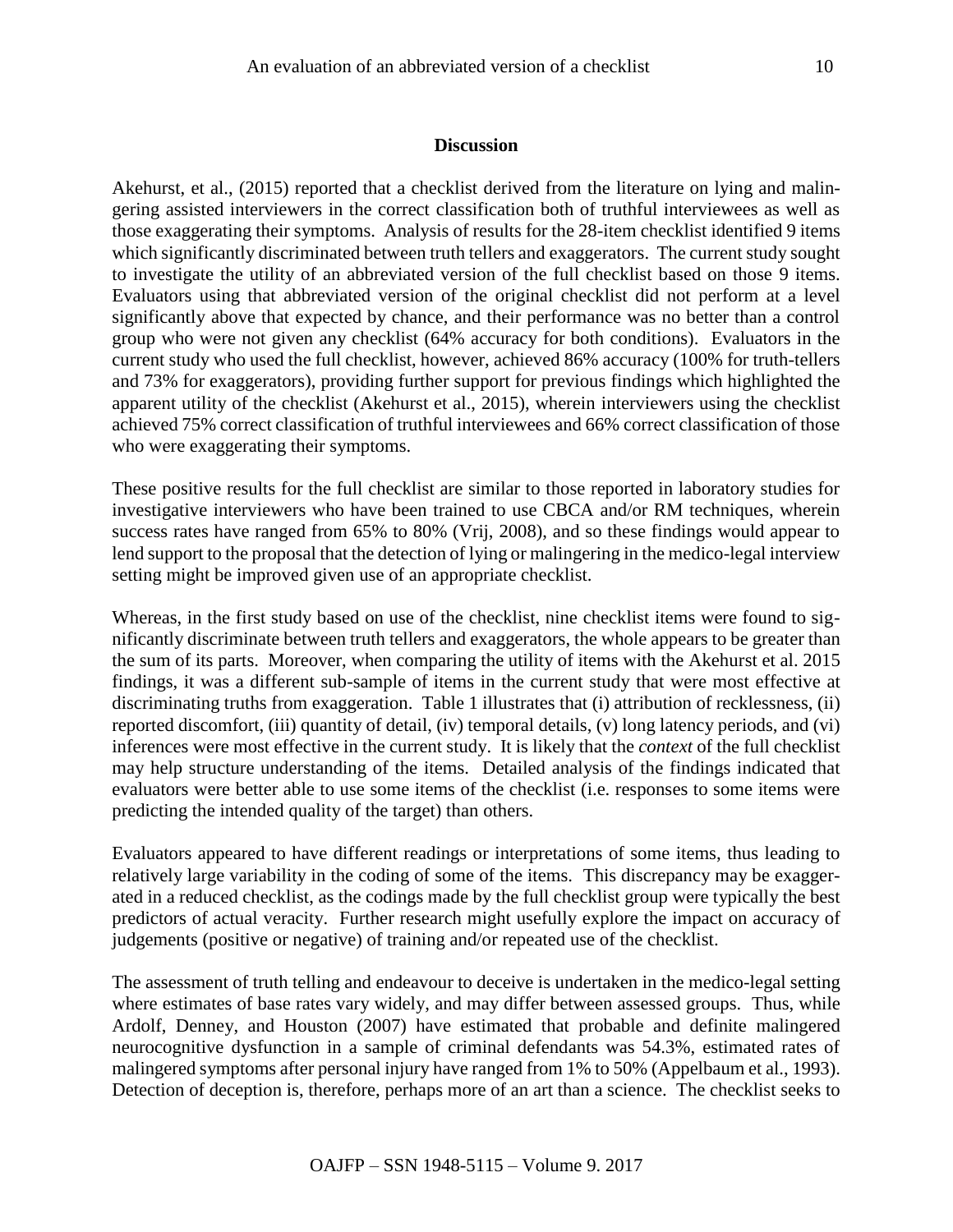assist the expert and inform the development of opinion, and requires interpretation by the expert in the broader context of the interview and in the light of other information. Such a checklist seeks to draw the expert's attention to certain aspects of the interview, and it does appear that it is not simply the pause for reflection that assists in the process of distinguishing between truthful and false reporting. In the busy and increasingly time pressured medico-legal assessment setting, benefits associated with the use of a brief aide-memoire might be associated with an enhancement of the expert assessor's ability to assess credibility. The appropriate use of such an aide-memoire may also serve to reassure the court, and those relying on an expert report, that the assessor has actively considered relevant applied research findings. Experts may not otherwise draw upon the relevant research if they are unfamiliar with it, or they may not take the time to more formally or explicitly consider an interview in the light of the relevant literature.

Participants were motivated to malinger in the study with a suggestion that, if they convinced the interviewer of their credibility, they might imagine being awarded compensation. However, this does not mirror the motivation of interviewees in a medico-legal setting in the real world. Further exploration of the degree to which participants were motivated to exaggerate convincingly during their interviews is warranted, and the influence of higher degree of incentive to lie successfully in particular would be worthy of attention.

When considered alongside the previous study (Akehurst, et al., 2015) of the checklist, further exploration of the device and its potential use in the applied medico-legal setting appears warranted, so as to explore generalizability of the findings.

Informal feedback indicates that a brief aide-memoire may be acceptable in the medico-legal assessment setting. Expert witnesses may value the opportunity to consider aspects from research with which they may not be familiar, although it may be the case that it will be useful to explore the utility of combining the device with other assessments used in various specialist settings. Thus, further research would usefully look into the use of this device alongside neuropsychological tests of malingering or Symptom Validity Testing in medically unexplained symptoms, for example, noting that there are concerns about the validity of such tests, and some have expressed concerns about using too many assessments (Leighton, Weinborn, & Maybery, 2014; Merten, & Merckelbach, 2013; Berthelson, Mulchan, Odland, Miller, & Mittenberg, 2013). If an aidememoire of the kind presented here is to be considered for use in the medico-legal setting, where both experts and the court need to be confident in methods and procedures used in the generation of opinions, great care needs to be taken to ensure that benefits of adoption outweigh costs and risks. It would seem appropriate to explore the relevance and impact of training in the use and interpretation of such a device.

A checklist is only as good as its interpretation, and misinterpretation can easily negate any potential benefit.

## **Conclusion**

This study indicates that the utility of an aide-memoire in the form of a 28-item checklist derived from the literature on lying and malingering (Akehurst et al., 2015) is adversely affected by item reduction, and provides further support to the indication that the full checklist improves assessors'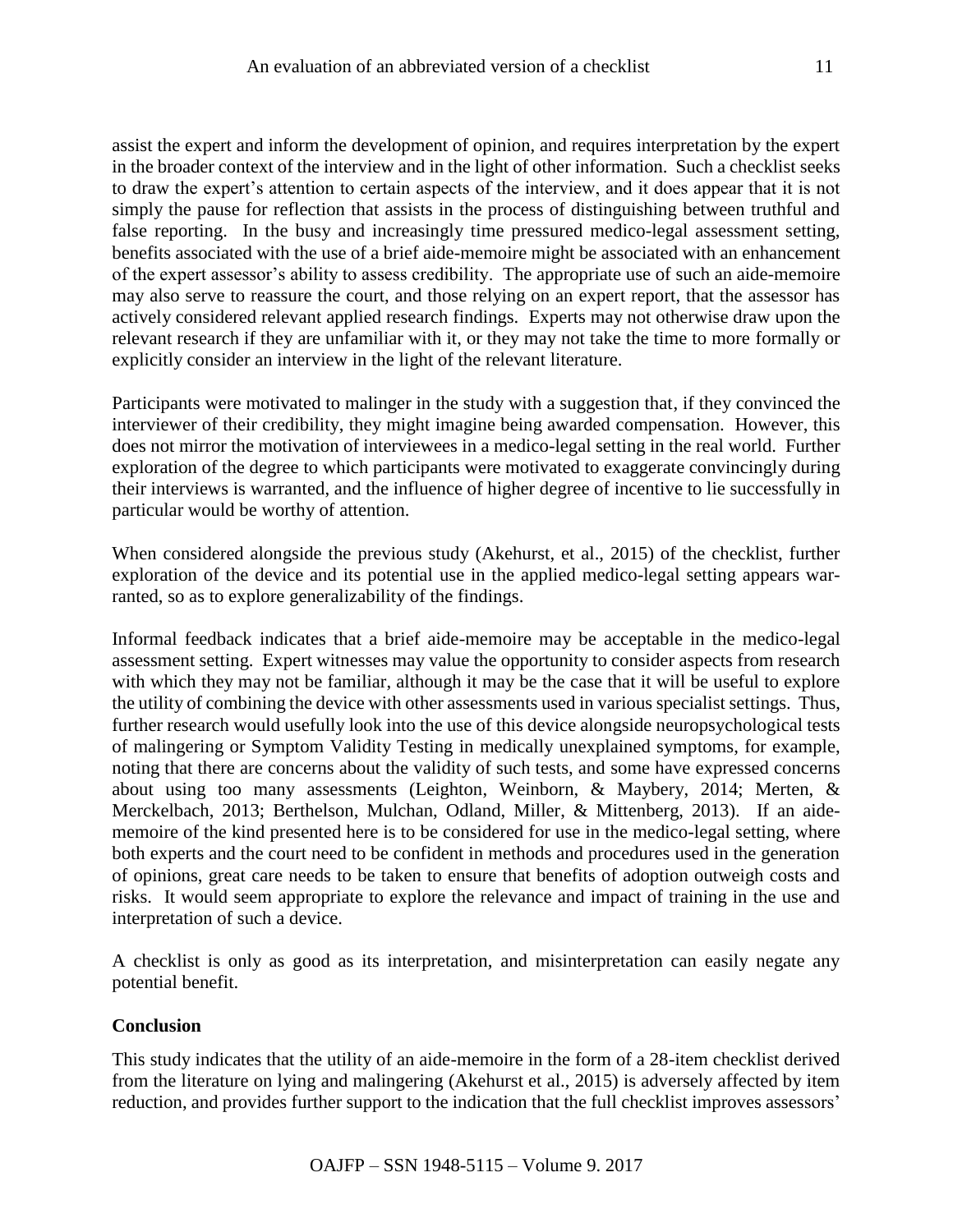ability to discriminate between truth tellers and exaggerators. The use of such a checklist in the medico-legal assessment setting could assist expert witnesses as they form the opinion expressed, and offer the Courts some reassurance that the expert assessor has considered more relevant aspects of an interviewee's presentation. However, undue reliance on the checklist results as if a formal psychometric test is to be actively avoided, noting criticism in some quarters of more formal use of measures such as the Structured Inventory of Reported Symptoms (Rogers, Bagby, & Dickens, 1992; Rogers et al., 2010) and in the court setting (DeClue, 2011). Further research should explore requirement for training in the use of the device, assessment of its utility in the applied medicolegal setting, and the costs and benefits of its combination with other assessments. Our findings complement the findings of Akehurst et al., (2015), and lend weight to the proposal that the 28 item checklist may hold considerable value as an efficient structured decision aid for timepressured expert witnesses in the medico-legal setting.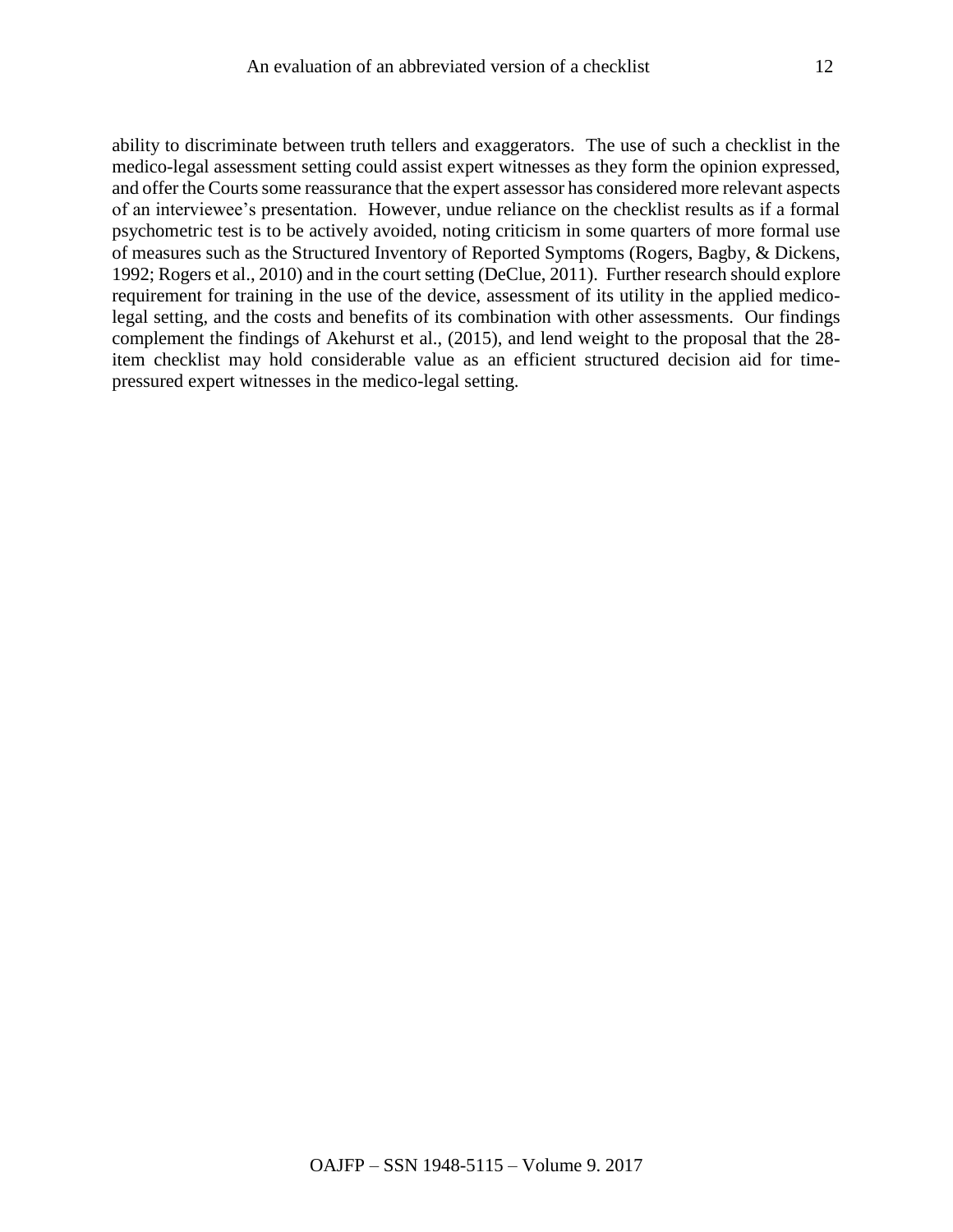#### **References**

- Akehurst, L., Easton, S., Fuller, E., Drane, G., Kuzmin, K., & Litchfield, S. (2015). An evaluation of a new tool to aid judgements of credibility in the medico-legal setting. *Legal and Criminological Psychology*. doi: 10.1111/lcrp.12079
- Appelbaum, P. S., Jick, R. Z., Grisso, T., Givelber, D., Silver, E., & Steadman, H. J. (1993). Use of posttraumatic stress disorder to support an insanity defense. *The American Journal of Psychiatry, 150*(2), 229. Retrieved from [http://europepmc.org/abstract/MED/8422072/reload=0;jsessionid=l2h4Z6WTifluElx44lV](http://europepmc.org/abstract/MED/8422072/reload=0;jsessionid=l2h4Z6WTifluElx44lVu.16) [u.16](http://europepmc.org/abstract/MED/8422072/reload=0;jsessionid=l2h4Z6WTifluElx44lVu.16)
- Ardolf, B. R., Denney, R. L., & Houston, C. M. (2007). Base rates of negative response bias and malingered neurocognitive dysfunction among criminal defendants referred for neuropsychological evaluation. *The Clinical Neuropsychologist, 21*, 899-916. doi: 10.1080/13825580600966391.
- Berthelson, L., Mulchan, S. S., Odland, A. P., Miller, L. J., & Mittenberg, W. (2013). False positive diagnosis of malingering due to the use of multiple effort tests. *Brain Injury*, 27(7-8), 909-916. doi:10.3109/02699052.2013.793400
- Blandón-Gitlin, I., Pezdek, K., Lindsay, D.S., & Hagen, L. (2009). Criteria-based Content Analysis of true and suggested accounts of events. *Applied Cognitive Psychology, 23,* 901–917. doi: 10.1002/acp.1504.
- Bond, C.F. Jr., & DePaulo, B.M. (2006). Accuracy of deceptive judgements. *Personality and Social Psychology Review, 10*, 214 – 234. doi: 10.1207/sl15327957pspr1003\_2.
- DeClue, G. (2011). Harry Potter and the structured interview of reported symptoms? *Open Access Journal of Forensic Psychology*, 3, 1-17. Retrieved from [http://www.forensicpsychologyunbound.ws/OAJFP/Forensic\\_Instruments\\_files/DeClue%2](http://www.forensicpsychologyunbound.ws/OAJFP/Forensic_Instruments_files/DeClue%202011.pdf) [02011.pdf](http://www.forensicpsychologyunbound.ws/OAJFP/Forensic_Instruments_files/DeClue%202011.pdf)
- DePaulo, B. M., Lindsay, J. J., Malone, B. E., Muhlenbruck, L., Charlton, K., & Cooper, H. (2003). Cues to deception. *Psychological bulletin*, *129*(1), 74. Retrieved from <http://dx.doi.org/10.1037/0033-2909.129.1.74>
- Drob, S. S., Meehan, K. B., & Waxman, S. (2009). Clinical and conceptual problems in the attribution of malingering in forensic evaluations*. Journal of the American Academy of Psychiatry and Law* 2009; 37: 98 – 106. Retrieved from http://www.jaapl.org/content/37/1/98.full.pdf+html
- Edens, J., Otto, R., Buffington, J., Tomicic, T., & Poythress, N. (2001) Factors differentiating successful versus unsuccessful malingerers. *Journal of Personality Assessment, 77,* 333- 338. doi: 10.1207/S15327752JPA7702\_13.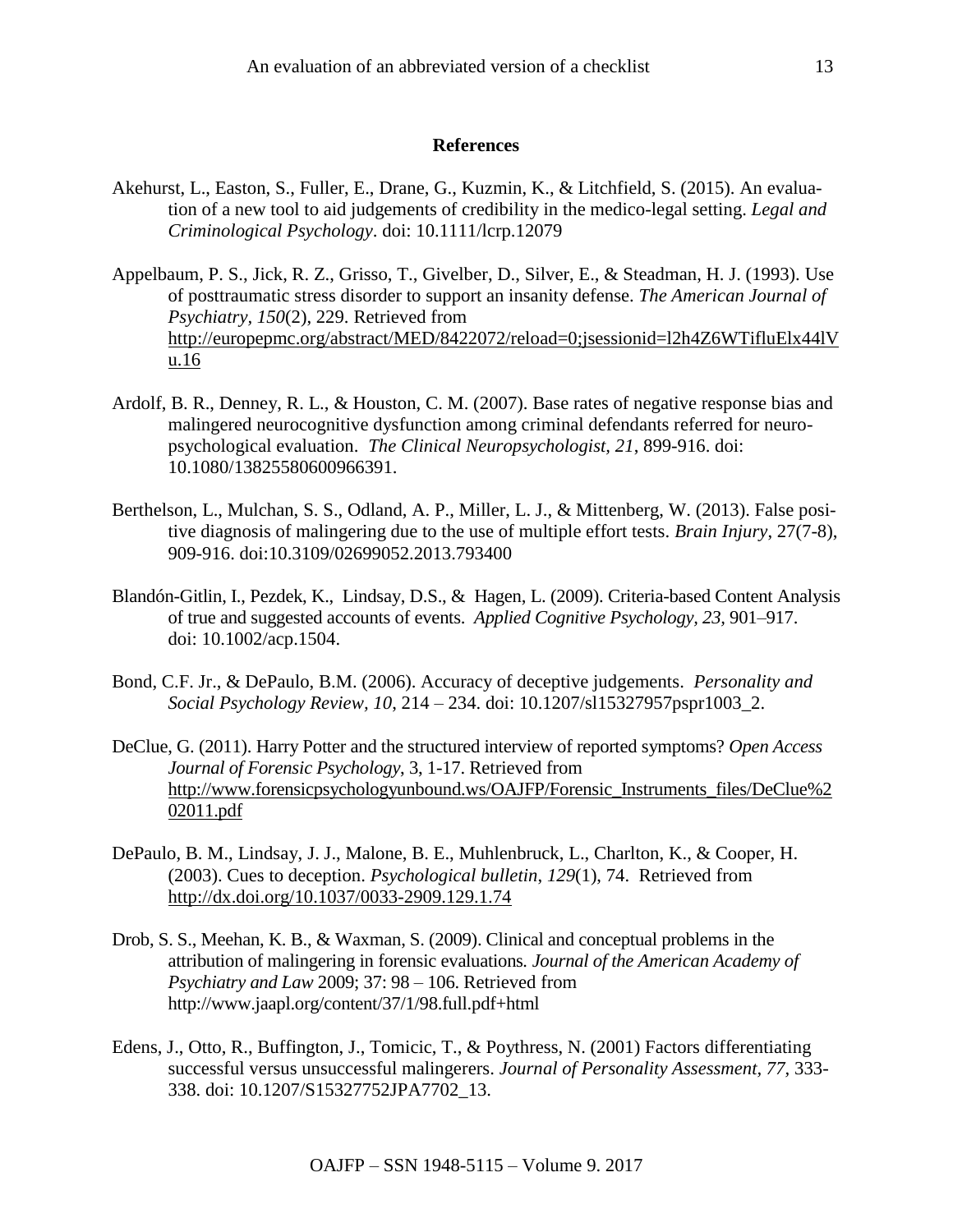- Faust, D., & Ahern, D. (2012). Clinical Judgement and Prediction, chapter 8 in Faust, D. *Coping*  with psychological and psychiatric testimony. 6<sup>th</sup> Ed. OUP. New York.
- Faust, D., Ahern, D., Bridges, A., & Yonce, L. (2012). Assessment of Malingering and Falsification: Pushing the Boundaries of Knowledge in Research and Clinical Practice; chapter 2 in Reynolds, C. R., & Horton, A. M. (eds.), *Detection of Malingering during Head Injury Litigation*, Springer Science + Business Media, LLC
- Ferguson, C. J. (2009). An effect size primer: A guide for clinicians and researchers. Professional Psychology: Research and Practice, 40(5), 532–538. doi:10.1037/a0015808
- Ferrari. R., Kwan, O., Russell, A., Pearce, J., & Schrader, H. (1999). The best approach to the problem of whiplash? One ticket to Lithuania please. *Clinical and Experimental Rheumatology, 17*, 321-326. Retrieved from <http://www.ncbi.nlm.nih.gov/pubmed/10410265>
- Hall. R., & Hall, R. (2006). Malingering of PTSD: forensic and diagnostic considerations, characteristics of malingerers and clinical presentations. *[General Hospital Psychiatry,](http://www.sciencedirect.com/science/journal/01638343) 28* (6), 525-535. doi: 10.1016/j.genhosppsych.2006.08.011.
- Hartwig, M., & Bond, C. F. (2011). Why do lie-catchers fail? A lens model meta-analysis of human lie judgments. Psychological Bulletin, 137(4), 643–659. doi:10.1037/a0023589
- Hinkin, T. R. (1995). A review of scale development practises in the study of organisations. *Journal of Management,* 21(5): 967-988.
- Johnson, M. K., and Raye, C. L. (1981). Reality Monitoring. *Psychological Review, 88*, 67-85. doi: [http://doi.apa.org/index.cfm?fa=search.displayRecord&uid=1981-06694-001.](http://doi.apa.org/index.cfm?fa=search.displayRecord&uid=1981-06694-001)
- Kramer, G. M., & Gagliardi, G. J. (2009). Forensic evaluation of insanity: Assessing valid symptom report in defendants with major mental disorder. *Journal of Forensic Psychology Practice, 9*[\(1\), 9](http://www.informaworld.com/smpp/gotoissue~db=all~content=a908605238)2 – 102. doi: 10.1080/15228930802427171.
- Leighton, A., Weinborn, M., & Maybery, M. (2014). Bridging the gap between neurocognitive processing theory and performance validity assessment among the cognitively impaired: A review and methodological approach. *Journal of the International Neuropsychological Society*, 20(09), 873-886. doi:: <http://dx.doi.org/10.1017/S135561771400085X>
- Maguire, B., Harvey, A., & Shores, E. (2001). Simulated malingering in pain patients: a study with the pain patient profile. *British Journal of Clinical Psychology, 40,* 71-79. doi: 10.1348/014466501163490.
- Masip, J., Sporer, S. L., Garrido, E., & Herrero, C. (2005). The detection of deception with the reality monitoring approach: A review of the empirical evidence. *Psychology, Crime and Law*, *11*, 99–122. doi:10.1080/10683160410001726356.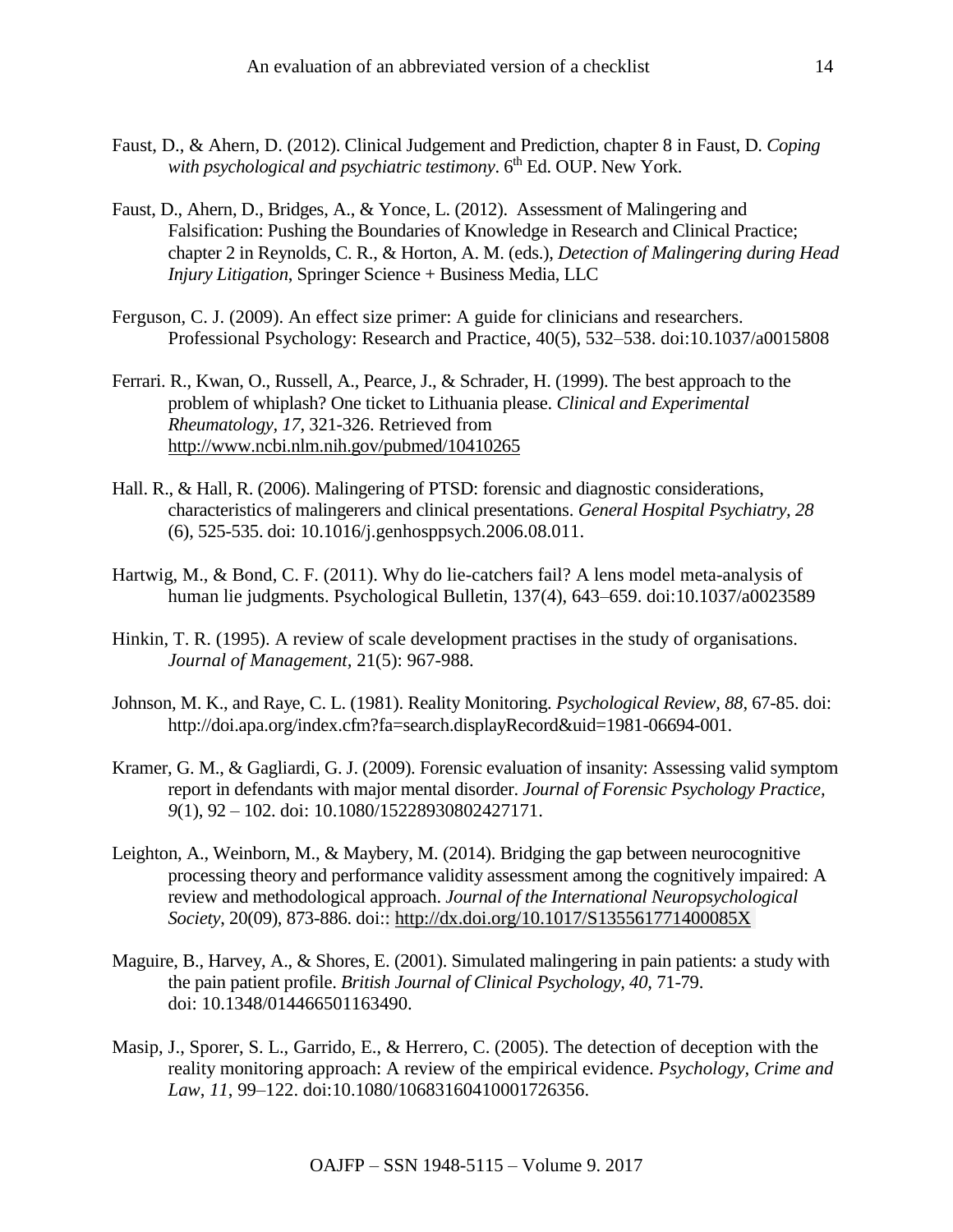- Merten, T., & Merckelbach, H. (2013). Symptom validity testing in somatoform and dissociative disorders: A critical review. *Psychological Injury and Law*, 6(2), 122-137. doi: 10.1007/s12207-013-9155-x
- Miller, H. A. (2001). *Miller-Forensic Assessment of Symptoms Test (M-FAST): Professional manual*. Odessa, Fl: Psychological Assessment Resources.
- Miller, H. A. (2004). Examining the use of the M-FAST with criminal defendants incompetent to stand trial. *International Journal of Offender Therapy and Comparative Criminology*, 48(3), 268-280.
- Porter, S., Woodworth, M., & Birt, A. R. (2000). Truth, lies, and videotape: An investigation of the ability of federal parole officers to detect deception. *Law and Human Behavior*, 24(6), 643. Retrieved from http://dx.doi.org/10.1023/a:1005500219657
- Resnick, P. J (1995). Guidelines for the evaluation of malingering in posttraumatic stress disorder. In R. I. Simon (Ed.). *Posttraumatic stress disorder in litigation: Guidelines for forensic assessment* (pp. 117-134). Washington: American Psychiatric Press.
- Resnick, P. J. (1997). Malingered psychosis. In R. Rogers (Ed.), *Clinical assessment of malingering and deception* (2nd ed.) (pp. 47–67). New York: Guilford Press.
- Resnick, P. J., & Knoll, J. L. (2005). Faking it: How to detect malingered psychosis. *Current Psychiatry, 4*, 13-25.
- Rogers, R. (1997). *Clinical assessment of malingering deception*. New York: Guilford.
- Rogers, R. (2008). Detection strategies for malingering and defensiveness. In R. Rogers (Ed.), *Clinical Assessment of Malingering and Deception*, (3rd ed., 14-38). New York, NY: Guilford.
- Rogers, R., Bagby, R. M., & Dickens, S. E. (1992). *Structured Interview of Reported Symptoms* (SIRS), Professional manual. Lutz, FL: Psychological Assessment Resources, Inc.
- Rogers, R., Sewell, K. W., & Gillard, N. D. (2010). *Structured Interview of Reported Symptoms*  (SIRS), 2nd Edition, professional manual. Lutz, F.L: Psychological Assessment Resources, Inc.
- Sporer, S. (1997). The less travelled road to truth: Verbal cues in deception detection in accounts of fabricated and self-experienced events. *Applied Cognitive Psychology, 11,* 373 – 397.doi: 10.1002/(SICI)1099-0720(199710)11:5<373::AID-ACP461>3.0.CO;2-0.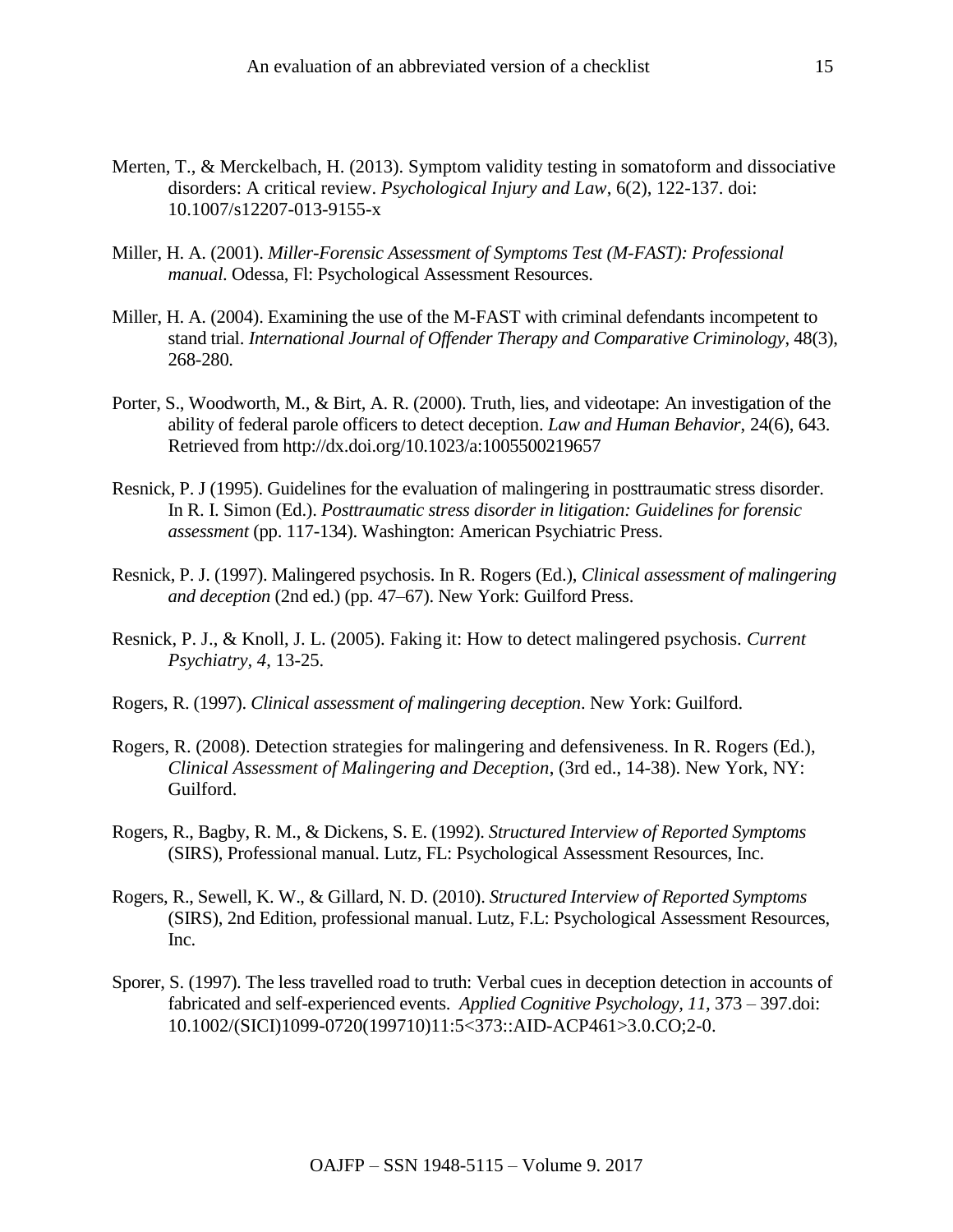- Strömwall L. A., Bengtsson, L., Leander, L., & Granhag, P. A. (2004). Assessing children's statements: The impact of a repeated experience on CBCA and RM ratings. *Applied Cognitive Psychology, 18*, 653 – 668. doi: 10.1002/acp.1021.
- Vrij, A. (2008). *[Detecting lies and deceit: pitfalls and opportunities](http://eu.wiley.com/WileyCDA/WileyTitle/productCd-0470516240.html)*. Chichester: Wiley.
- Vrij, A., Akehurst, L., Brown, L., & Mann, S. (2006). Detecting lies in young children, adolescents and adults. *Applied Cognitive Psychology, 20*, 1225 – 1237. doi: 10.1002/acp.1278
- Vrij, A., Akehurst, L., & Knight, S. (2006). Police officers', social workers', teachers' and general public's beliefs about deception in children, adolescents and adults. *Legal and Criminological Psychology, 11*, 297 – 312. doi: 10.1348/135532505X60816.
- Vrij, A., Akehurst, L. Soukara, S., & Bull, R. (2004a). Detecting deceit via analyses of verbal and nonverbal behavior in children and adults. *Human Communication Research, 30*(1), 8 – 41. doi: 10.1111/j.1468-2958.2004.tb00723.x.
- Vrij, A., Akehurst, L., Soukara, S., & Bull, R. (2004b). Let me inform you about how to tell a convincing story: CBCA and Reality Monitoring scores as a function of age, coaching and deception. *Canadian Journal of Behavioural Science, 36*, 113 – 126. doi: 10.1037/h0087222.
- Vrij, A., Edward, K., & Bull, R. (2001). Stereotypical verbal and nonverbal responses while deceiving others. *Personality and Social Psychology Bulletin*, *27*, 899-909. doi: 10.1177/0146167201277012.
- Vrij, A., Granhag, P. A., & Porter, S. B. (2010). Pitfalls and opportunities in nonverbal and verbal lie detection. *Psychological Science in the Public Interest, 11*, 89-121. doi: 10.1177/1529100610390861.
- Zapf, P. & Grisso, T. (2012). Use and misuse of forensic assessment instruments; chapter 19 in Faust, D. *Coping with psychological and psychiatric testimony*. 6<sup>th</sup> Ed. OUP. New York.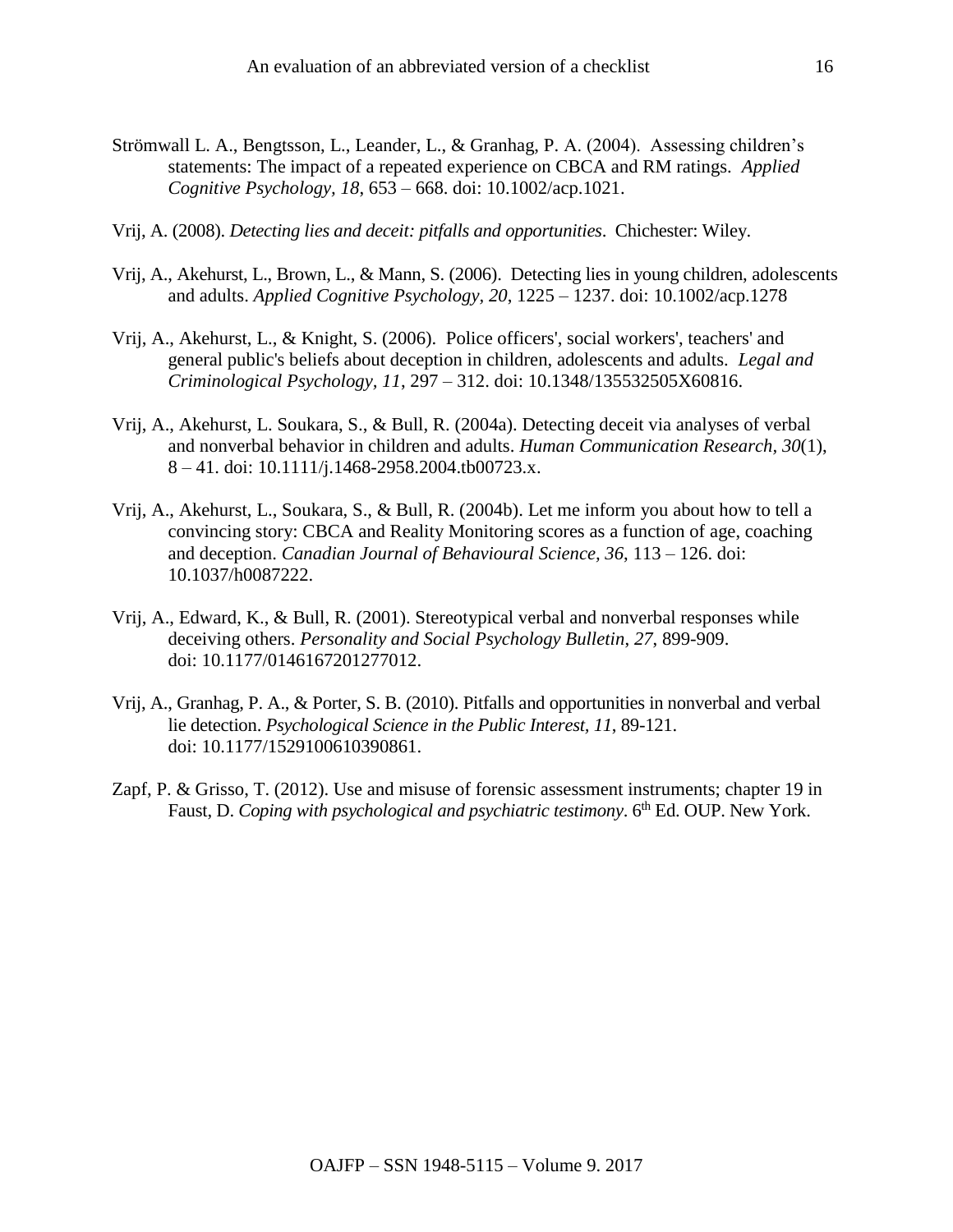Appendix 1: The checklist items and their sources

| Items in full checklist                                                                                                                                                                                           | Item<br>source                          | Item<br>included in<br>abbreviated<br>checklist |
|-------------------------------------------------------------------------------------------------------------------------------------------------------------------------------------------------------------------|-----------------------------------------|-------------------------------------------------|
| If the individual pauses when describing symptoms, do the pauses<br>last longer than when answering other questions?                                                                                              | DePaulo et<br>al. (2003)<br>Vrij (2008) |                                                 |
| Does the individual show long latency periods, i.e. the time between<br>the end of a question and the beginning of an answer?                                                                                     | DePaulo et<br>al. (2003)<br>Vrij (2008) |                                                 |
| Does the individual, when talking about the cold plunge test and<br>subsequent experience, talk in a disorganised way rather than speak<br>in a structured and chronological order?                               | <b>CBCA</b><br>criterion 2              |                                                 |
| Does the individual, when talking about the cold plunge test and<br>subsequent experience, give substantial quantity of detail?                                                                                   | <b>CBCA</b><br>criterion 3              |                                                 |
| Does the individual, when talking about the cold plunge test and<br>subsequent experience, describe unusual detail and/or unexpected<br>complications?                                                            | <b>CBCA</b><br>criteria 7 &<br>8        | Yes                                             |
| Does the individual, when talking about the cold plunge test and<br>subsequent experience, provide superfluous details (e.g. description<br>of details which are not really relevant to answering the questions)? | <b>CBCA</b><br>criterion 9              |                                                 |
| Does the individual, when talking about the cold plunge test and<br>subsequent experience, use terms and language or show knowledge<br>related to his/her symptoms that he/she would not be expected to<br>have?  | <b>CBCA</b><br>criterion 10             |                                                 |
| Does the individual, when talking about the cold plunge test and<br>subsequent experience, provide accounts of his/her own mental<br>state?                                                                       | <b>CBCA</b><br>criterion 12             | Yes                                             |
| Does the individual, when talking about the cold plunge test and<br>subsequent experience, provide spontaneous corrections?                                                                                       | <b>CBCA</b><br>criterion 14             |                                                 |
| Does the individual, when talking about the cold plunge test and<br>subsequent experience, tend to <i>admit to a lack of memory</i> ?                                                                             | <b>CBCA</b><br>criterion 15             |                                                 |
| Does the individual, when talking about the cold plunge test and<br>subsequent experience, raise doubts about his/her own account?                                                                                | <b>CBCA</b><br>criterion 16             |                                                 |
| Does the individual, when talking about the cold plunge test and<br>subsequent experience, show self-deprecation (i.e. put him or<br>herself down)?                                                               | <b>CBCA</b><br>criterion 17             |                                                 |
| Does the individual show inappropriate behaviour?                                                                                                                                                                 | Validity<br>Checklist<br>item 2         |                                                 |
| Does the individual give clear answers to questions about the<br>symptoms?                                                                                                                                        | Reality<br>Monitoring<br>criterion 1    |                                                 |